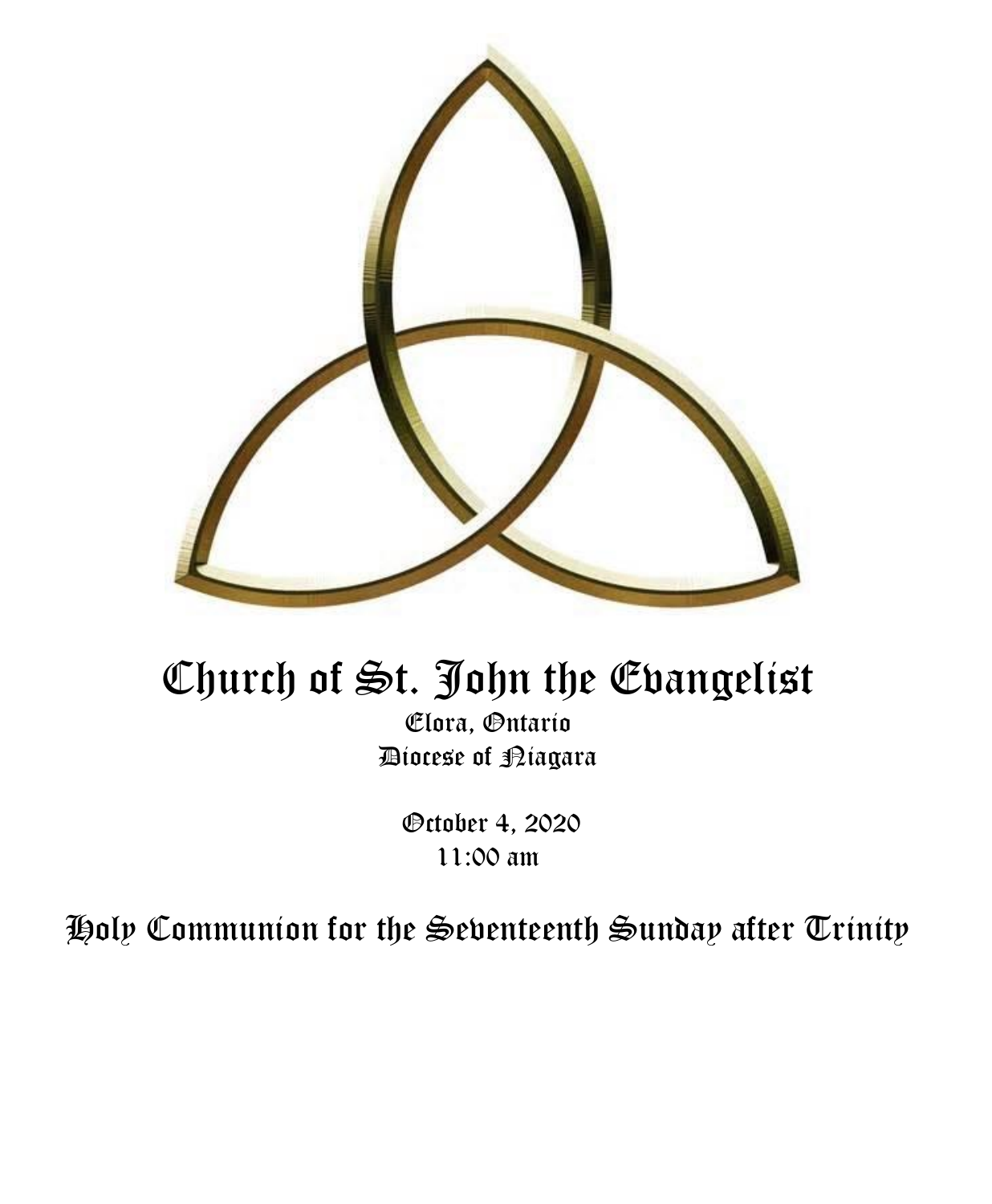## **Trinity XVII and Feast of St. Francis Contract Contract October 4, 2020**

### **11:00 am Holy Communion with Quartet (BCP)**

#### **Mass Setting Canterbury Mass Anthony Anthony Canterbury Mass Anthony Anthony Anthony Anthony Anthony Anthony**

*Notes about your participation in this liturgy:*

*We ask that you wear face masks throughout the liturgy, refrain from congregational singing, and keep your physical distance.*

*A public washroom is available in the narthex for your use.*

*Our purpose is to provide a liturgical experience where you feel safe, develop a connection with others, and gain a sense of being spiritually grounded.*

*This liturgy is being video recorded live for those who are participating with us online from home. Please turn off your cell phone so it does not interfere with our live stream broadcast.*

*All of our guidelines, approved by the diocese, are in place to express our care and commitment to one another.* 

*If you have any questions, please ask one of the Sidespeople. Thank you for your co-operation.*

#### **PRELUDE**

#### **THE COLLECT FOR PURITY**

*Celebrant:* ALMIGHTY God, unto whom all hearts be open, it all desires known, and from whom no secrets are hid: Cleanse the thoughts of our hearts by the inspiration of thy Holy Spirit, that we may perfectly love thee, and worthily magnify thy holy Name; through Christ our Lord. Amen.

#### **SUMMARY OF THE LAW**

- *Celebrant:* OUR Lord Jesus Christ said: Hear O Israel, The Lord our God is one Lord; and thou shalt love the Lord thy God with all thy heart, and with all thy soul, and with all thy mind, and with all thy strength. This is the first and great commandment. And the second is like unto it: Thou shalt love thy neighbour as thyself. On these two commandments hang all the Law and the Prophets.
- *People:* **Lord, have mercy upon us, and write both these thy laws in our hearts, we beseech thee.**

Piccolo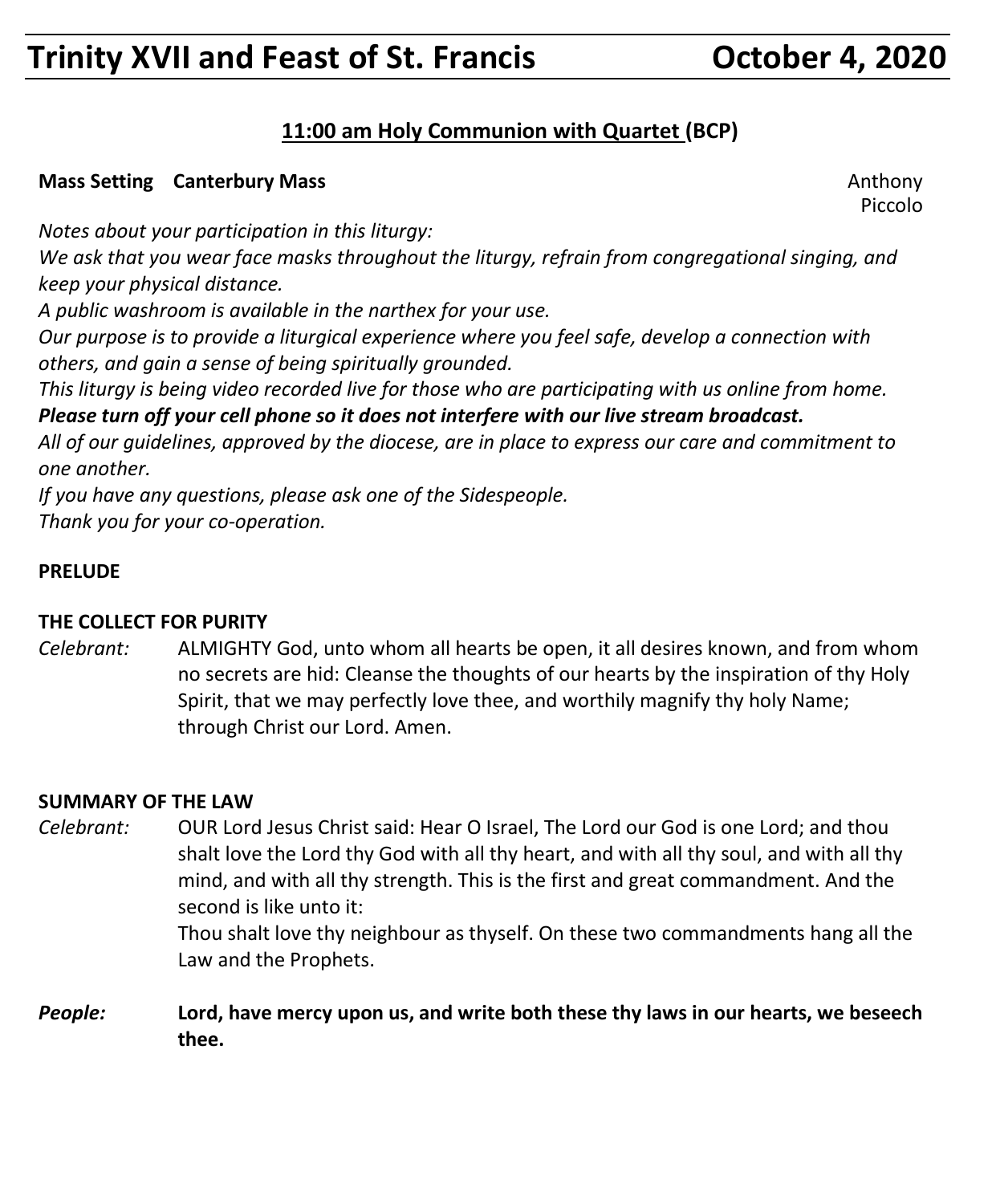#### *Quartet:* Kyrie

Lord, have mercy upon us. Christ, have mercy upon us. Lord, have mercy upon us.

#### **COLLECT FOR SEVENTEENTH SUNDAY AFTER TRINITY**

*Celebrant:* Lord, we pray thee that thy grace may always prevent and follow us, and make us continually to be given to all good works; through Jesus Christ our Lord. *People:* **Amen.**

#### **READINGS**

**Psalm 19** *(said responsively by verse)*

The heavens declare the glory of God, and the firmament shows his handiwork.

#### **One day tells its tale to another, and one night imparts knowledge to another.**

Although they have no words or language, and their voices are not heard,

#### **Their sound has gone out into all lands, and their message to the ends of the world.**

In the deep has he set a pavilion for the sun; it comes forth like a bridegroom out of his chamber; it rejoices like a champion to run its course.

#### **It goes forth from the uttermost edge of the heavens and runs about to the end of it again; nothing is hidden from its burning heat.**

The law of the Lord is perfect and revives the soul; the testimony of the Lord is sure and gives wisdom to the innocent.

#### **The statutes of the Lord are just and rejoice the heart; the commandment of the Lord is clear and gives light to the eyes.**

The fear of the Lord is clean and endures for ever; the judgements of the Lord are true and righteous altogether.

#### **More to be desired are they than gold, more than much fine gold, sweeter far than honey, than honey in the comb.**

By them also is your servant enlightened, and in keeping them there is great reward.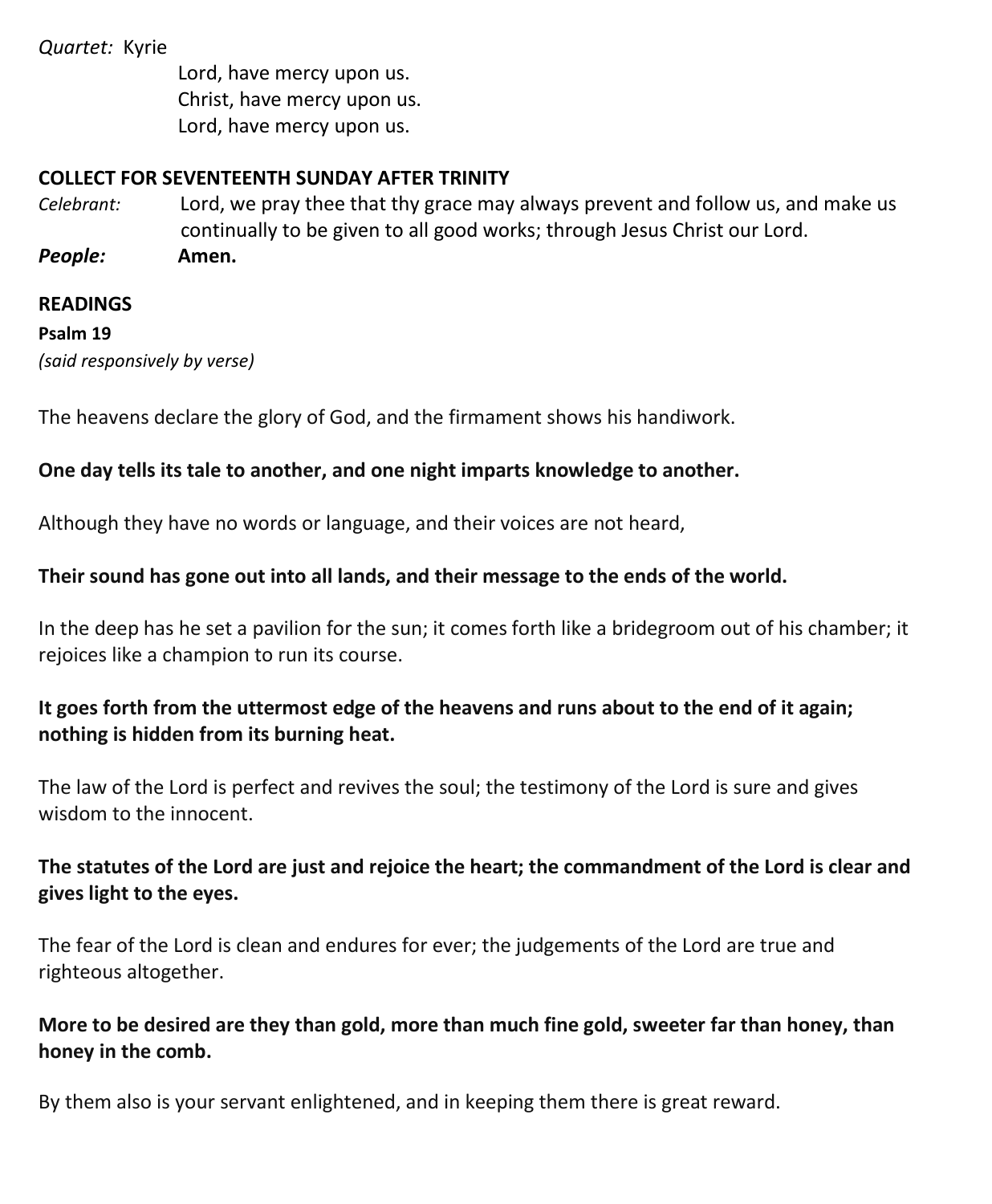#### **Who can tell how often he offends? cleanse me from my secret faults.**

Above all, keep your servant from presumptuous sins; let them not get dominion over me; then shall I be whole and sound, and innocent of a great offence.

### **Let the words of my mouth and the meditation of my heart be acceptable in your sight, O Lord, my strength and my redeemer.**

**Gospel** 

#### **Matthew 21.33-46**

*Please stand as you are able.*

- *Reader:*The Lord be with you.
- *People: And with thy spirit.*
- *Reader:* The Holy Gospel is written in the 21st chapter of the gospel according to St. Matthew, beginning at the 33rd verse.

#### *People:* **Glory be to thee, O Lord.**

*Reader:* Jesus said, "Listen to another parable. There was a landowner who planted a vineyard, put a fence around it, dug a wine press in it, and built a watchtower. Then he leased it to tenants and went to another country. When the harvest time had come, he sent his slaves to the tenants to collect his produce. But the tenants seized his slaves and beat one, killed another, and stoned another. Again he sent other slaves, more than the first; and they treated them in the same way. Finally he sent his son to them, saying, 'They will respect my son.' But when the tenants saw the son, they said to themselves, 'This is the heir; come, let us kill him and get his inheritance.' So they seized him, threw him out of the vineyard, and killed him. Now when the owner of the vineyard comes, what will he do to those tenants?" They said to him, "He will put those wretches to a miserable death, and lease the vineyard to other tenants who will give him the produce at the harvest time." Jesus said to them, "Have you never read in the scriptures: 'The stone that the builders rejected has become the cornerstone; this was the Lord's doing, and it is amazing in our eyes'? Therefore I tell you, the kingdom of God will be taken away from you and given to a people that produces the fruits of the kingdom. The one who falls on this stone will be broken to pieces; and it will crush anyone on whom it falls." When the chief priests and the Pharisees heard his parables, they realized that he was speaking about them. They wanted to arrest him, but they feared the crowds, because they regarded him as a prophet.

The Gospel of Christ.

- *People:* **Praise be to thee, O Christ.**
- *Celebrant:* I BELIEVE in one God
- *People:* **the Father Almighty, Maker of heaven and earth, and of all things visible and invisible:**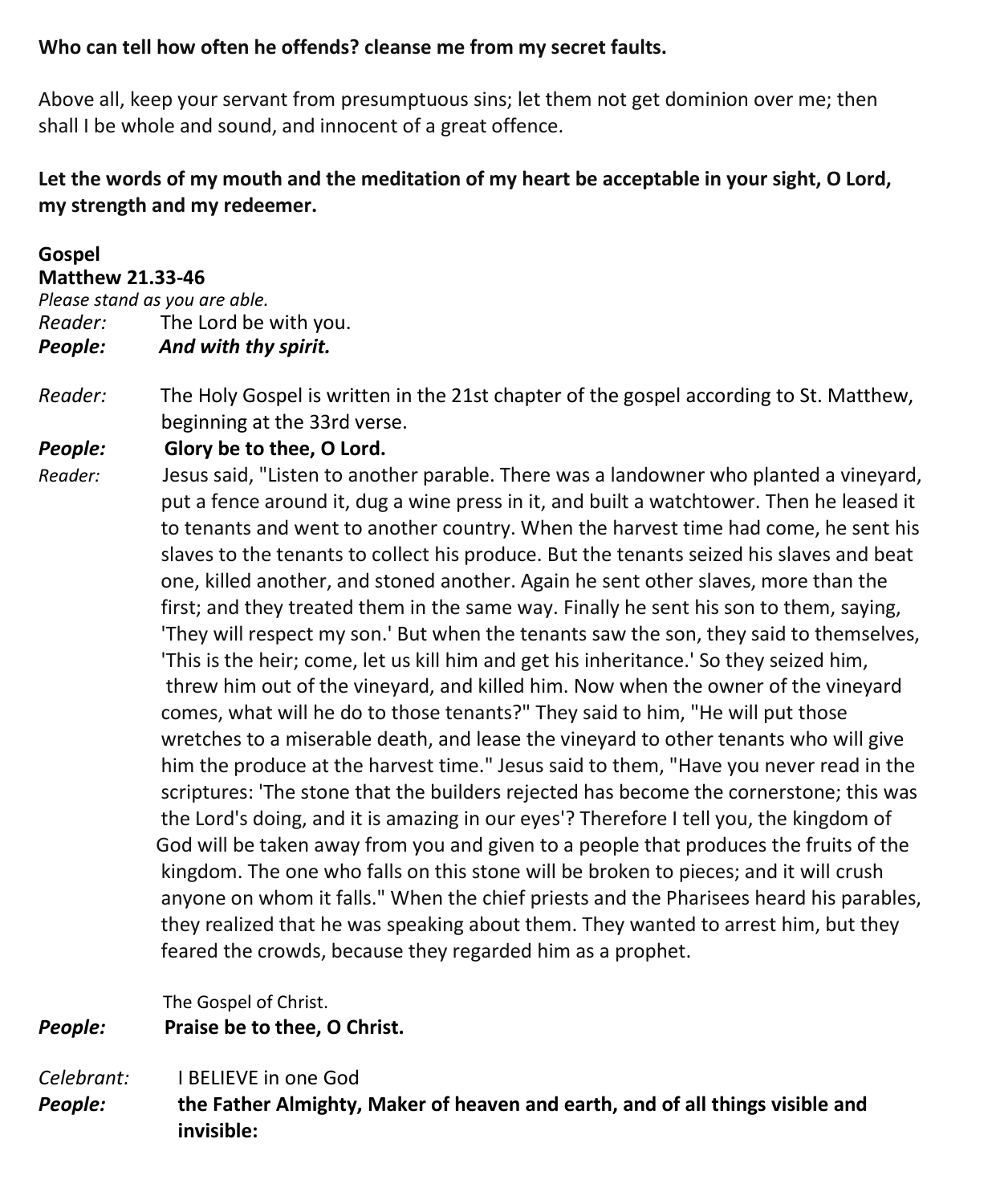**And in one Lord Jesus Christ, the only begotten Son of God, begotten of the Father before all worlds; God, of God; light, of light; very God, of very God; begotten, not made; being of one substance with the Father; through whom all things were made: who for us and for our salvation came down from heaven, and was incarnate by the Holy Ghost of the Virgin Mary, and was made man, and was crucified also for us under Pontius Pilate. He suffered and was buried, and the third day he rose again according to the Scriptures, and ascended into heaven, and sitteth on the right hand of the Father. And he shall come again with glory to judge both the quick and the dead: whose kingdom shall have no end. And I believe in the Holy Ghost, the Lord, the Giver of life, who proceedeth from the Father and the Son, who with the Father and the Son together is worshipped and glorified, who spake by the prophets. And I believe one, holy, catholic, and apostolic church. I acknowledge one baptism for the remission of sins. And I look for the resurrection of the dead, and the life of the world to come. Amen.**

#### **SERMON** *The Rev'd Paul Walker, Rector*

#### **PREPARATION OF THE GIFTS**

*Thank you for your generous commitment to support the ongoing ministry of St. John's. You can continue to give gifts which are offered to the glory of God through E-transfer at [treasurer.stjohnselora@gmail.com;](mailto:treasurer.stjohnselora@gmail.com) online at [www.niagaraanglican.ca/donate;](http://www.niagaraanglican.ca/donate) through the mail slot of the Parish Centre door; or you can place your gift in the Offering Box before you exit the building.*

*Offer unto God the sacrifice of thanksgiving, and pay thy vow unto the Most High. (Psalm 50:4)*

While the gifts for Holy Communion are being prepared on the altar to offer to the glory of God, an Organ *Voluntary will be played.*

#### **QUARTET** *Fairest Lord Jesus*

#### **INTERCESSIONS**

*Celebrant:* Let us pray for Christ's holy Catholic Church. Let us pray for peace on earth and for the unity of all Christian people. Let us pray for our all who proclaim the gospel in this community, our diocese and around the world. Let us remember before God all of our loved ones who have departed this life and are at rest.

Let us pray for the whole state of Christ's Church militant here in earth.

*Leader:* ALMIGHTY and everliving God, who by thy holy Apostle hast taught us to make prayers and supplications, and to give thanks, for all people: we humbly beseech thee most mercifully to accept our alms and oblations, and to receive these our prayers, which we offer unto thy Divine Majesty; beseeching thee to inspire continually the universal Church with the spirit of truth, unity, and concord: And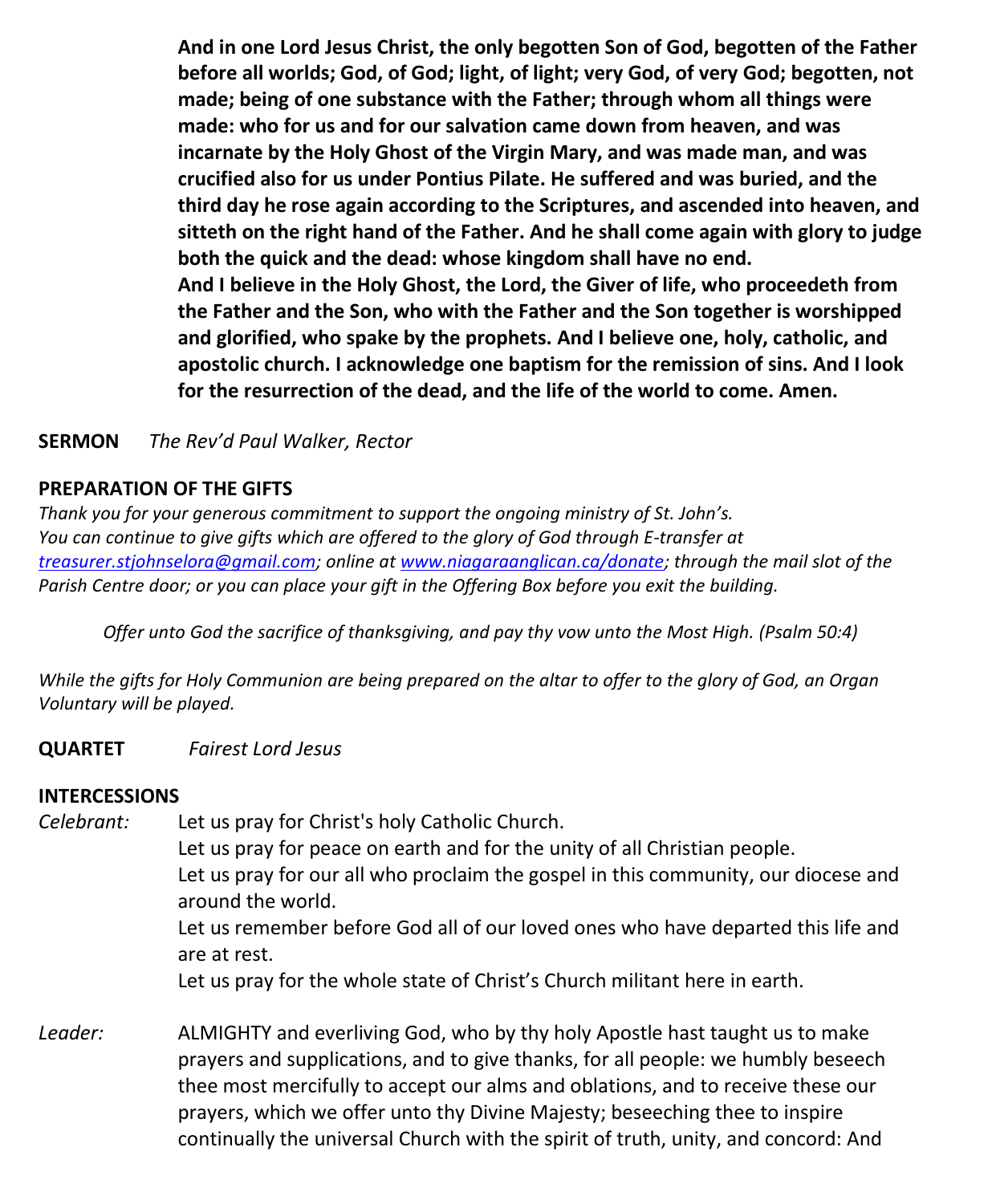grant that all they that do confess thy holy Name may agree in the truth of thy holy Word, and live in unity and godly love. Lord, in thy mercy.

#### *People***: Hear our prayer.**

- *Leader:* We beseech thee also to lead all nations in the way of righteousness; and so to guide and direct their governors and rulers, that thy people may enjoy the blessings of freedom and peace: And grant unto thy servant ELIZABETH our Queen, and to all that are put in authority under her, that they may truly and impartially administer justice, to the maintenance of thy true religion and virtue. Lord, in thy mercy.
- *People***: Hear our prayer.**
- *Leader:* Give grace, O heavenly Father, to all Bishops, Priests, and Deacons, and specially to thy servant Susan, our Bishop, that they may both by their life and doctrine set forth thy true and living Word, and rightly and duly administer thy holy Sacraments: Prosper, we pray thee, all those who proclaim the Gospel of thy kingdom among the nations: And to all thy people give thy heavenly grace, and specially to this congregation here present and all those gathered together with us online, that, with meek heart and due reverence, we may hear and receive thy holy Word; truly serving thee in holiness and righteousness all the days of their life. Lord, in thy mercy.

#### *People***: Hear our prayer.**

- *Leader:* And we most humbly beseech thee of thy goodness, O Lord, to comfort and succour all them, who in this transitory life are in trouble, sorrow, need, sickness, or any other adversity, especially those for whom our prayers are desired….. Lord, in thy mercy.
- *People***: Hear our prayer.**
- *Leader*: We remember before thee, O Lord, all thy servants departed this life in thy faith and fear:….. and we bless thy holy Name for all who in life and death have glorified thee; beseeching thee to give us grace that, rejoicing in their fellowship, we may follow their good examples, and with them be partakers of thy heavenly kingdom. Lord in thy mercy.

#### *People***: Hear our prayer.**

*Leader:* Grant this, O Father, for Jesus Christ's sake, our only Mediator and Advocate, to whom, with thee and the Holy Ghost, be all honour and glory, world without end. *People:* **Amen.**

#### **CONFESSION AND ABSOLUTION**

*Leader:* YE that do truly and earnestly repent you of your sins, and are in love and charity with your neighbours, and intend to lead the new life, following the commandments of God, and walking from henceforth in his holy ways: draw near with faith, and take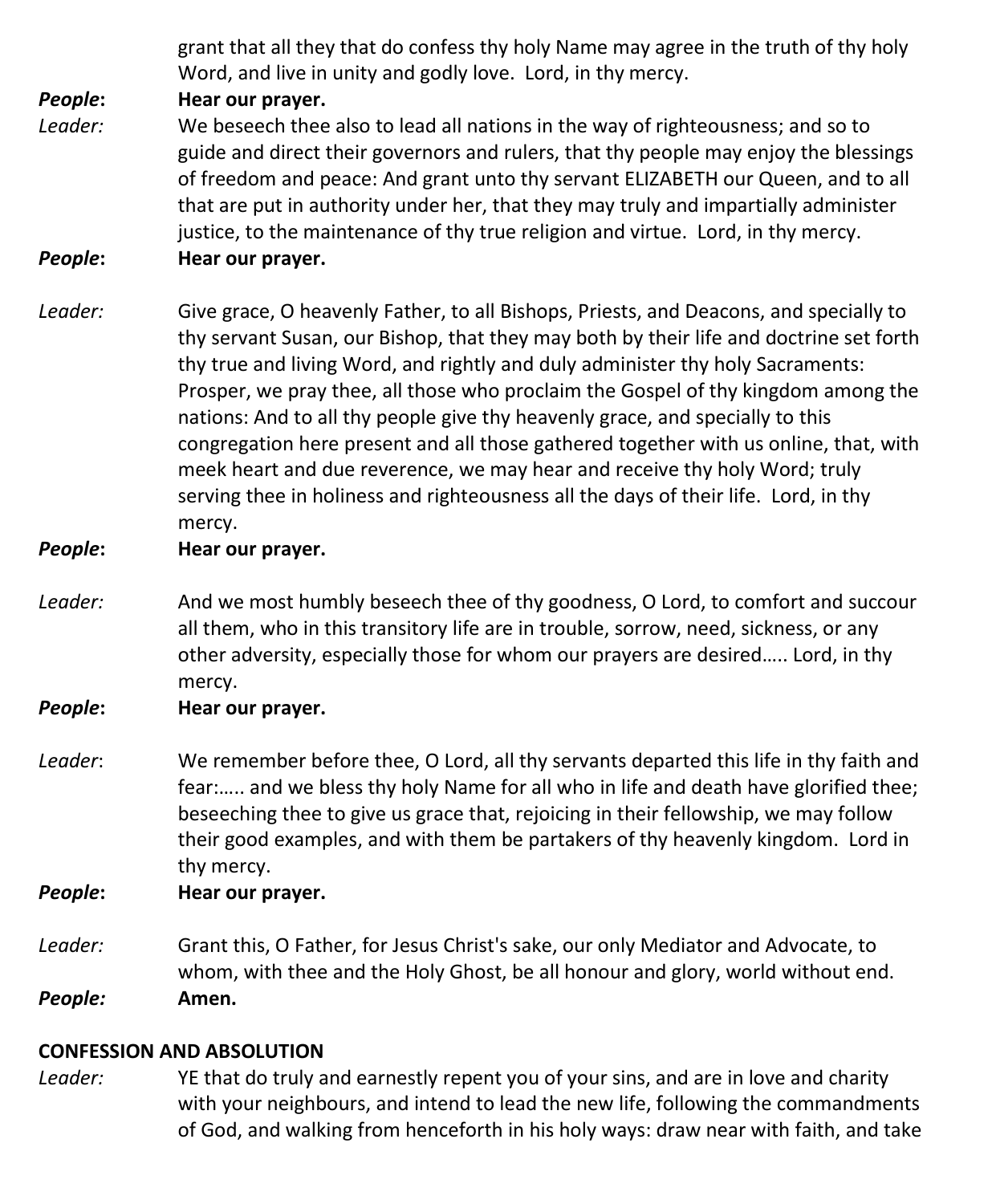this holy sacrament to your comfort; and make your humble confession to Almighty God.

*Celebrant:* ALMIGHTY God,

- *All:* **Father of our Lord Jesus Christ, maker of all things, judge of all people: we acknowledge and confess our manifold sins and wickedness, which we from time to time most grievously have committed, by thought, word, and deed, against thy divine majesty. We do earnestly repent, and are heartily sorry for these our misdoings. Have mercy upon us, most merciful Father; for thy Son our Lord Jesus Christ's sake, forgive us all that is past; and grant that we may ever hereafter serve and please thee in newness of life, to the honour and glory of thy Name; through Jesus Christ our Lord. Amen.**
- *Celebrant:* ALMIGHTY God, our heavenly Father, who of his great mercy hath promised forgiveness of sins to all them that with hearty repentance and true faith turn unto him: have mercy upon you; pardon and deliver you from all your sins; confirm and strengthen you in all goodness; and bring you to everlasting life; through Jesus Christ our Lord.

*All:* **Amen.**

Leader: Hear what comfortable words our Saviour Christ saith unto all that truly turn to him: Come unto me all that labour and are heavy laden, and I will refresh you. - *Matthew 11:28* God so loved the world, that he gave his only begotten Son, to the end that all that believe in him should not perish, but have eternal life. - *John 3:16.* Hear also what Saint Paul saith: This is a true saying, and worthy of all to be received, that Christ Jesus came into the world to save sinners. - *1 Timothy 1:15.* Hear also what Saint John saith. If any one sin, we have an Advocate with the Father, Jesus Christ the righteous; and he is the propitiation for our sins. - *1 St John 2:1, 2*.

#### **THANKSGIVING AND CONSECRATION**

*Quartet stands*

- *Celebrant:* The Lord be with you;
- *Quartet:* And with thy spirit.
- Celebrant: Lift up your hearts;
- *Quartet:* We lift them up unto the Lord.
- *Celebrant:* Let us give thanks unto our Lord God;
- Quartet: It is meet and right so to do.
- *Celebrant:* It is very meet, right, and our bounden duty, that we should at all times, and in all places, give thanks unto thee, O Lord, Holy Father, Almighty, Everlasting God,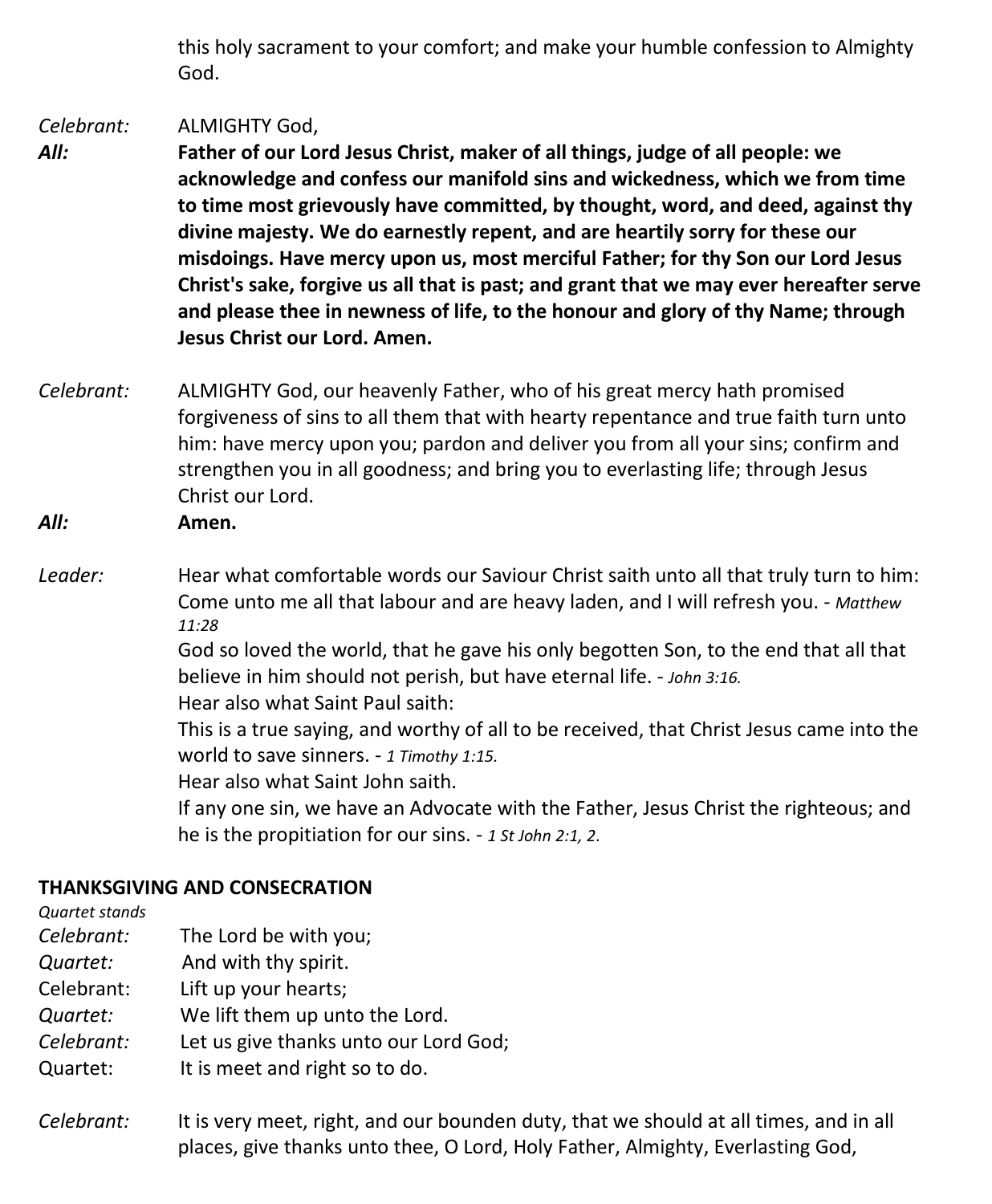Creator and Preserver of all things.

Therefore with angels and archangels, and with all the company of heaven, we laud and magnify thy glorious Name; evermore praising thee and saying:

Holy, Holy, Holy, Lord God of hosts,

heaven and earth are full of thy glory.

Glory be to thee, O Lord Most High.

Blessed is he that cometh in the name of the Lord: Hosanna in the highest.

#### **PRAYER OF CONSECRATION**

*Celebrant*: BLESSING and glory and thanksgiving be unto thee Almighty God, our heavenly Father, who of thy tender mercy didst give thine only Son Jesus Christ to take our nature upon him, and to suffer death upon the Cross for our redemption; who made there, by his one oblation of himself once offered, a full, perfect, and sufficient sacrifice, oblation, and satisfaction, for the sins of the whole world; and did institute, and in his holy Gospel command us to continue, a perpetual memorial of that his precious death, until his coming again.

> Hear us, O merciful Father, we most humbly beseech thee; and grant that we receiving these thy creatures of bread and wine, according to thy Son our Saviour Jesus Christ's holy institution, in remembrance of his death and passion, may be partakers of his most blessed Body and Blood; who, in the same night that he was betrayed, took Bread; and, when he had given thanks, he brake it; and gave it to his disciples, saying, Take, eat; this is my Body which is given for you: Do this in remembrance of me.

> Likewise after supper he took the Cup; and, when he had given thanks, he gave it to them, saying, Drink ye all, of this; for this is my Blood of the new Covenant, which is shed for you and for many for the remission of sins: Do this, as oft as ye shall drink it, in remembrance of me.

Wherefore, O Father, Lord of heaven and earth, we thy humble servants, with all thy holy Church, remembering the precious death of thy beloved Son, his mighty resurrection, and glorious ascension, and looking for his coming again in glory, do make before thee, in this sacrament of the holy Bread of eternal life and Cup of everlasting salvation, the memorial which he hath commanded; And we entirely desire thy fatherly goodness mercifully to accept this our sacrifice of praise and thanksgiving, most humbly beseeching thee to grant, that by the merits and death of thy Son Jesus Christ, and through faith in his blood, we and all thy whole Church may obtain remission of our sins, and all other benefits of his passion; and we pray that by the power of thy Holy Spirit, all we who are partakers of this holy Communion may be fulfilled with thy grace and heavenly benediction; through Jesus Christ our Lord, by whom and with whom, in the unity of the Holy Spirit, all honour and glory be unto thee, O Father Almighty, world without end. *All:* **Amen.**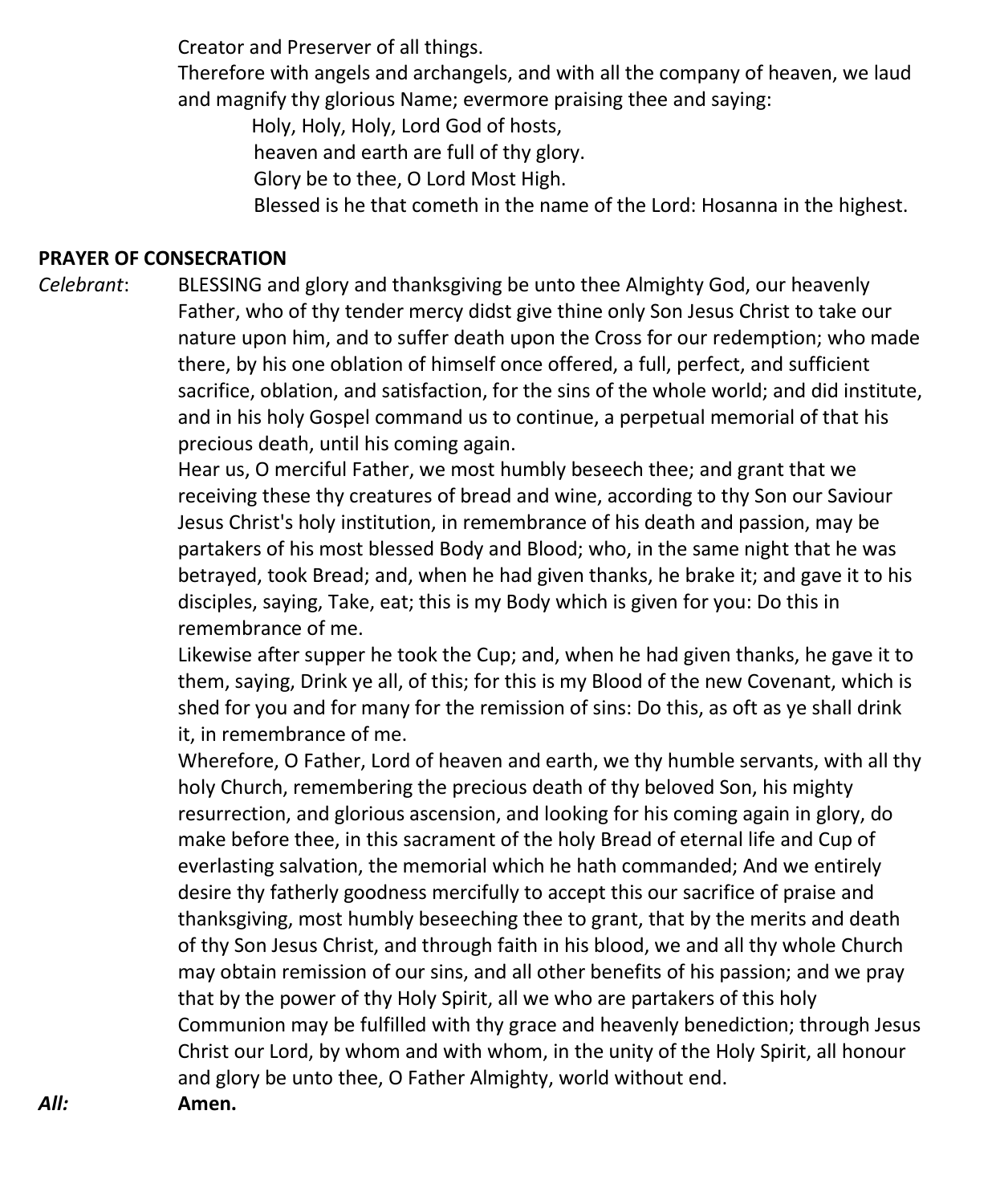*Celebrant:* The peace of the Lord be always with you; *All:* **And with thy Spirit.**

*All:* **WE do not presume to come to this thy Table, O merciful Lord, Trusting in our own righteousness, but in thy manifold and great mercies. We are not worthy so much as to gather up the crumbs under thy table. But thou art the same Lord, whose property is always to have mercy: grant us therefore, gracious Lord, so to eat the flesh of thy dear Son Jesus Christ, that our sinful bodies may be made clean by his body, and our souls washed through his most precious blood, and that we may evermore dwell in him, and he in us. Amen.**

Quartet Agnus Dei

Administration of Communion

Please stay in your seat as a member of the clergy will bring the sacrament to you. If you prefer not to receive the sacrament, you are invited to cross your hands over your chest to indicate that you would *prefer a blessing. When the priest offers you the sacrament, please wait until the clergy is beyond your two meter physical distance, remove your face mask, and consume the host (bread). The sacrament is offered in one kind only. The Celebrant partakes of the chalice on behalf of the entire community, gathered in person and online.*

**Anthem** *(Quartet) Draw us in the Spirit's Tether* Freidell

#### **PRAYERS AFTER COMMUNION**

*Celebrant:* Let us pray.

OUR Father

- *All:* **who art in heaven, hallowed be thy name, thy kingdom come, thy will be done, on earth as it is in heaven. Give us this day our daily bread; and forgive us our trespasses, as we forgive them that trespass against us; and lead us not into temptation, but deliver us from evil. For thine is the kingdom, the power, and the glory, for ever and ever. Amen.**
- *Celebrant:* Almighty and everliving God, we most heartily thank thee that thou dost graciously feed us, in these holy mysteries, with the spiritual food of the most precious body and blood of thy Son our saviour Jesus Christ; assuring us thereby of thy favour and goodness towards us; and that we are living members of his mystical body, which is the blessed company of all faithful people; and are also heirs through hope of thy everlasting kingdom.
- *All:* **And here we offer and present unto thee, O Lord, ourselves, our souls and bodies, to be a reasonable, holy, and living sacrifice unto thee. And although we are unworthy, yet we beseech thee to accept this our bounden duty and service, not weighing our merits, but pardoning our offences; through**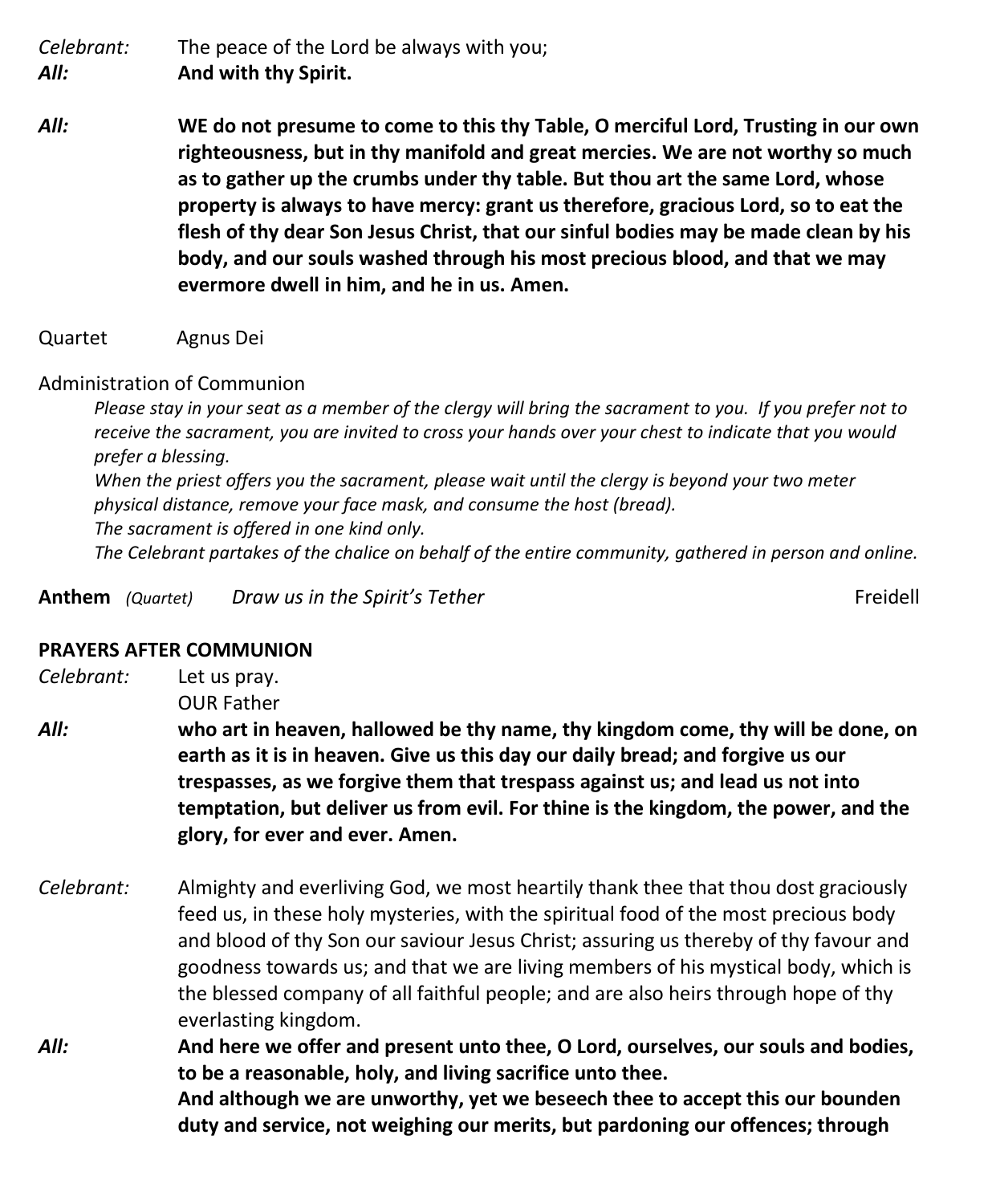**Jesus Christ our Lord, to whom, with thee and the Holy Ghost, be all honour and glory, world without end. Amen.**

#### **BLESSING**

**POSTLUDE** *Plein Jeu and Fugue sur la Trompette From Mass for the Convents* Couperin

#### *We ask that you remain in your seats and wait*

*for a Sidesperson to signal to you that is safe to exit the building. In order to maintain safe physical distance it is important to follow the direction of the Sidesperson. Please exit the building through the south door on Henderson Street (accessible doors).*

*Thank you for your participation today. We hope that you feel safe, connected to others, and spiritually grounded.*

*The flowers today are given to the glory of God and in loving memory of Peggy Robertson, mother of Catherine Robertson*

Organist: Jurgen Petrenko

Rector: The Rev'd Paul J. Walker [rector.stjohnselora@gmail.com](mailto:rector.stjohnselora@gmail.com) Curate: The Rev'd Judy Steers [curate.stjohnselora@gmail.com](mailto:curate.stjohnselora@gmail.com) Director of Music: John Wiens [music.stjohnselora@gmail.com](mailto:music.stjohnselora@gmail.com)

You can call any one of us at 519-846-5911.

| Sidespeople       | Susan Edwards, Patricia Reimer, David Campbell         |
|-------------------|--------------------------------------------------------|
| Reader            | lan Hornsby                                            |
| Server            | Thomas Littlewood                                      |
| Quartet           | Matt Oxley, Jerome Chang, Heather Fleming, Kate Wright |
| Video Technicians | Rod Murray, Steve Hornett                              |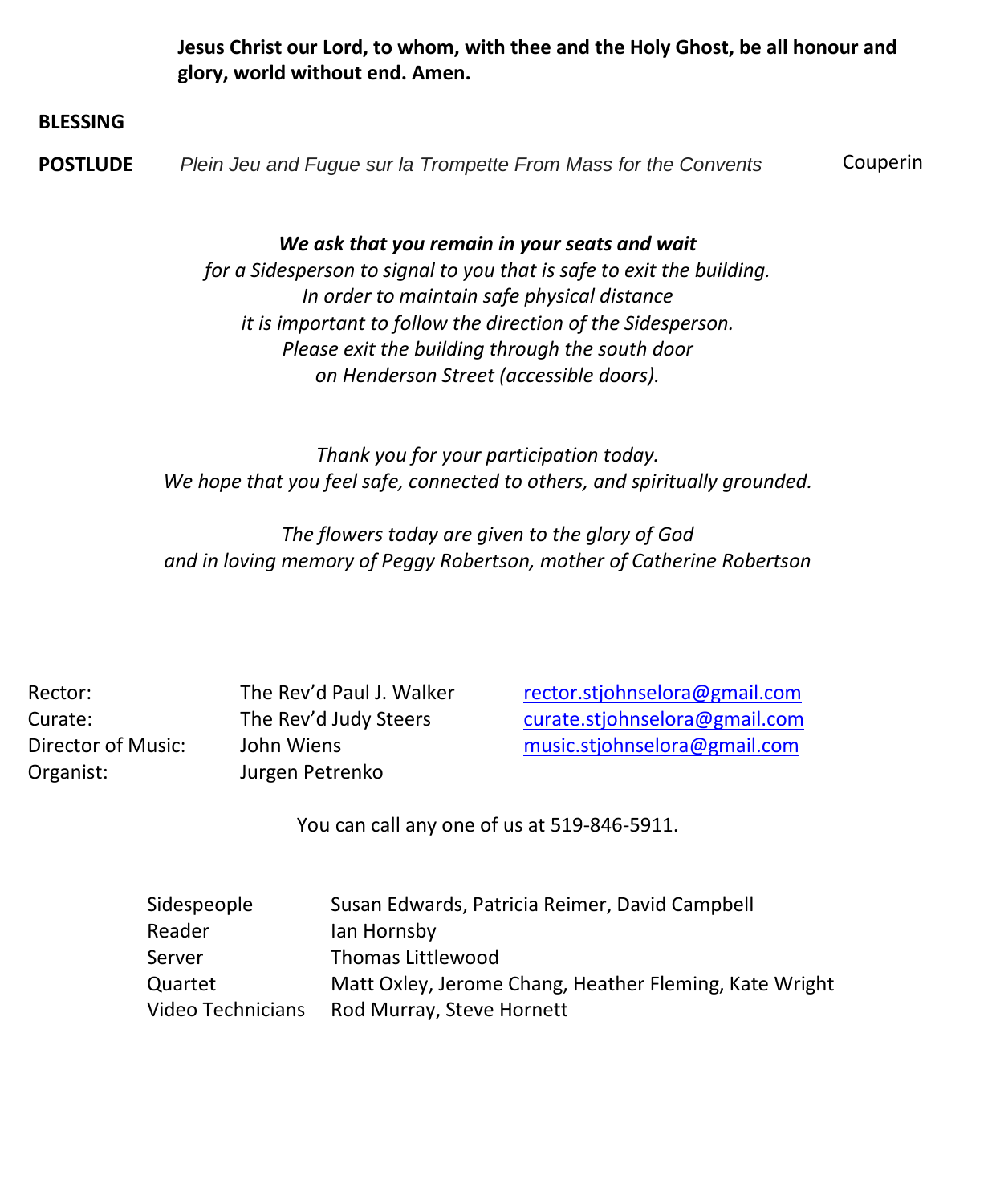## **Announcements for October 4, 2020**

#### **Harvest Thanksgiving Flowers**

To help us celebrate all that we are grateful for, if you would like flowers in memory of a loved one or in thanksgiving for someone, please contact Elaine Dightam at [elaine.dightam@gmail.com](mailto:elaine.dightam@gmail.com) **519-843-5091.**

#### **Join Us**

You are invited to join in the Coffee Hour today at 1:30 on Zoom. Please ask one of the clergy for the link.

#### **Registering to Attend an In-Person Liturgy**

Online registration is available on the home page of the website until Friday at 9pm each week. Because of the need to satisfy the screening questions, you need to register each week.

Telephone registration is available by calling the parish office before Wednesday noon each week.

#### **If you have any questions about your registration, please contact Thomas at [reservations.stjohnselora@gmail.com.](mailto:reservations.stjohnselora@gmail.com)**

Be sure to check your inbox or junk email box for a confirmation email from noreply.datariverhosting.com

Please remember that if you are vulnerable, and therefore susceptible to a virus, because of your age, underlying health condition, or a compromised immune system, you are encouraged to stay home for your sake.

We are providing options for people to keep safe, keep connected to one another, and to keep spiritually grounded.

#### **St. John's Liturgy Online**

Today is our second Sunday to video-record the 11am service live to YouTube. We learned some valuable things last week, particularly around audio quality, that we hope we have addressed today. Thank you for your patience as we learn more about the technology of how to keep you connected online.

This Wednesday we provide a mid week liturgy of Evening Prayer available on our YouTube Channel on Wednesday by 8pm.